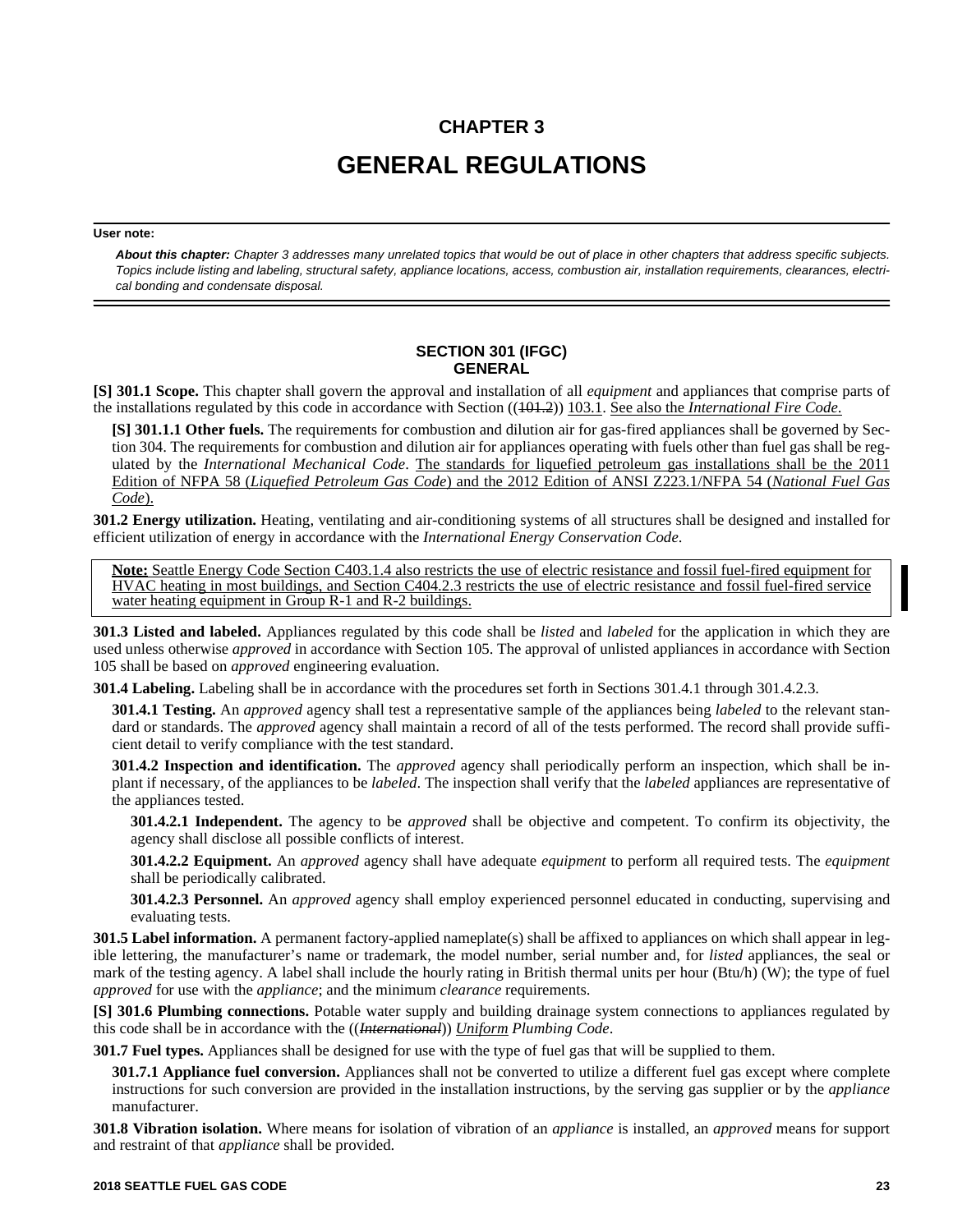**301.9 Repair.** Defective material or parts shall be replaced or repaired in such a manner so as to preserve the original approval or listing.

**301.10 Wind resistance.** Appliances and supports that are exposed to wind shall be designed and installed to resist the wind pressures determined in accordance with the *International Building Code*.

**[BS] 301.11 Flood hazard.** For structures located in flood hazard areas, the appliance, equipment and system installations regulated by this code shall be located at or above the elevation required by Section 1612 of the *International Building Code* for utilities and attendant equipment.

**Exception:** The appliance, equipment and system installations regulated by this code are permitted to be located below the elevation required by Section 1612 of the *International Building Code* for utilities and attendant equipment provided that they are designed and installed to prevent water from entering or accumulating within the components and to resist hydrostatic and hydrodynamic loads and stresses, including the effects of buoyancy, during the occurrence of flooding to such elevation.

**301.12 Seismic resistance.** Where earthquake loads are applicable in accordance with the *International Building Code*, the supports shall be designed and installed for the seismic forces in accordance with that code.

**301.13 Ducts.** Ducts required for the installation of systems regulated by this code shall be designed and installed in accordance with the *International Mechanical Code*.

**301.14 Rodentproofing.** Buildings or structures and the walls enclosing habitable or occupiable rooms and spaces in which persons live, sleep or work, or in which feed, food or foodstuffs are stored, prepared, processed, served or sold, shall be constructed to protect against rodents in accordance with the *International Building Code*.

**301.15 Prohibited location.** The appliances, *equipment* and systems regulated by this code shall not be located in an elevator shaft.

## **SECTION 302 (IFGC) STRUCTURAL SAFETY**

**[BS] 302.1 Structural safety.** The building shall not be weakened by the installation of any gas *piping*. In the process of installing or repairing any gas *piping*, the finished floors, walls, ceilings, tile work or any other part of the building or premises that is required to be changed or replaced shall be left in a safe structural condition in accordance with the requirements of the *International Building Code*.

**[BF] 302.2 Penetrations of floor/ceiling assemblies and fire-resistance-rated assemblies.** Penetrations of floor/ceiling assemblies and assemblies required to have a fire-resistance rating shall be protected in accordance with the *International Building Code*.

**[BS] 302.3 Cutting, notching and boring in wood members.** The cutting, notching and boring of wood members shall comply with Sections 302.3.1 through 302.3.4.

**[BS] 302.3.1 Engineered wood products.** Cuts, notches and holes bored in trusses, structural composite lumber, structural glued-laminated members and I-joists are prohibited except where permitted by the manufacturer's recommendations or where the effects of such alterations are specifically considered in the design of the member by a registered design professional.

**[BS] 302.3.2 Joist notching and boring.** Notching at the ends of joists shall not exceed one-fourth the joist depth. Holes bored in joists shall not be within 2 inches (51 mm) of the top and bottom of the joist and their diameters shall not exceed onethird the depth of the member. Notches in the top or bottom of the joist shall not exceed one-sixth the depth and shall not be located in the middle one-third of the span.

**[BS] 302.3.3 Stud cutting and notching.** In exterior walls and bearing partitions, any wood stud is permitted to be cut or notched to a depth not exceeding 25 percent of its width. Cutting or notching of studs to a depth not greater than 40 percent of the width of the stud is permitted in nonload-bearing partitions supporting no loads other than the weight of the partition.

**[BS] 302.3.4 Bored holes.** The diameter of bored holes in wood studs shall not exceed 40 percent of the stud depth. The diameter of bored holes in wood studs shall not exceed 60 percent of the stud depth in nonbearing partitions. The diameter of bored holes in wood studs shall not exceed 60 percent of the stud depth in any wall where each stud is doubled, provided that not more than two such successive doubled studs are so bored. The edge of the bored hole shall be not closer than 5/8 inch (15.9 mm) to the edge of the stud. Bored holes shall not be located at the same section of stud as a cut or notch.

**[BS] 302.4 Alterations to trusses.** Truss members and components shall not be cut, drilled, notched, spliced or otherwise altered in any way without the written concurrence and approval of a registered design professional. Alterations resulting in the addition of loads to any member, such as HVAC *equipment* and water heaters, shall not be permitted without verification that the truss is capable of supporting such additional loading.

**[BS] 302.5 Cutting, notching and boring holes in structural steel framing.** The cutting, notching and boring of holes in structural steel framing members shall be as prescribed by the registered design professional.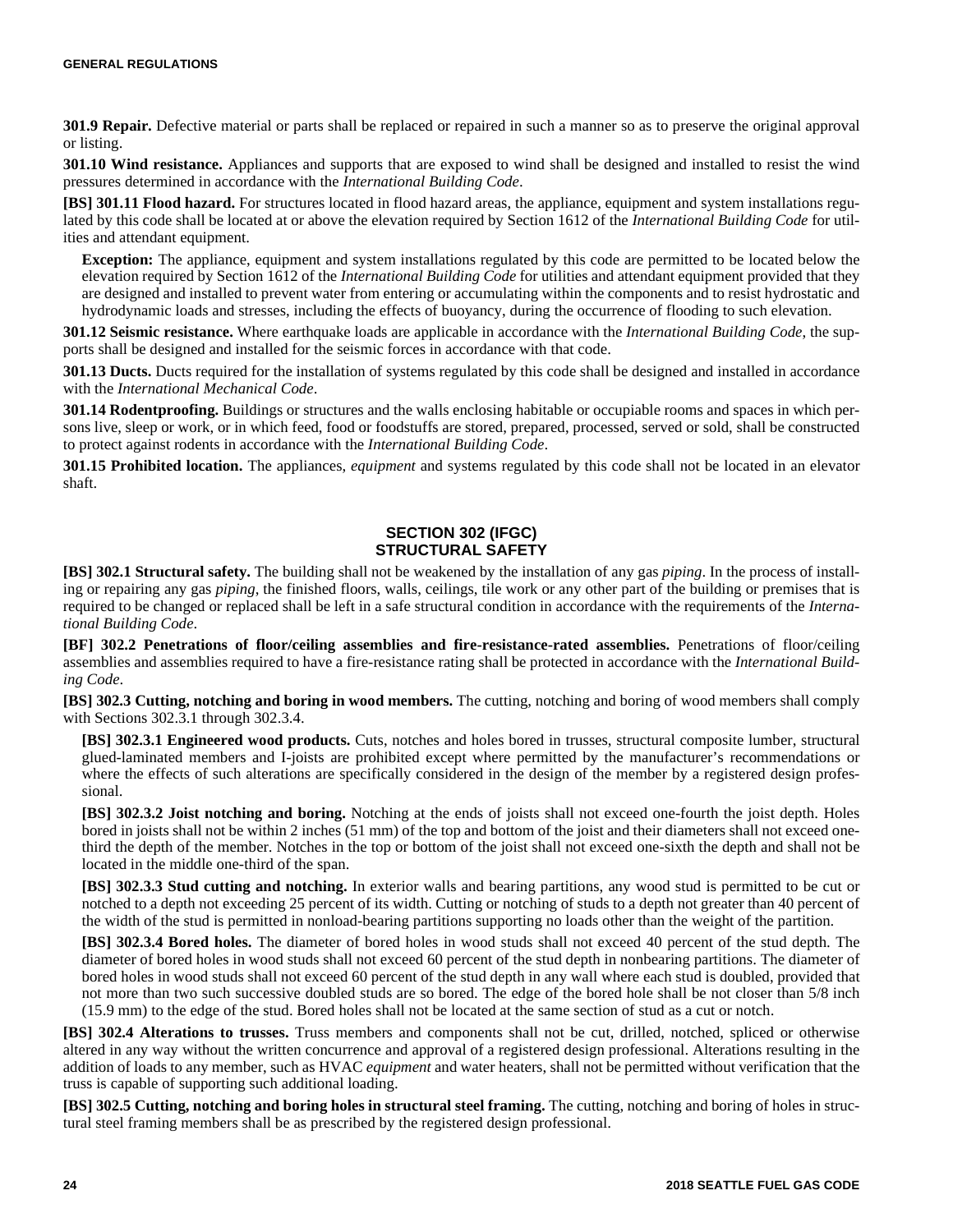**[BS] 302.6 Cutting, notching and boring holes in cold-formed steel framing.** Flanges and lips of load-bearing, cold-formed steel framing members shall not be cut or notched. Holes in webs of load-bearing, cold-formed steel framing members shall be permitted along the centerline of the web of the framing member and shall not exceed the dimensional limitations, penetration spacing or minimum hole edge distance as prescribed by the registered design professional. Cutting, notching and boring holes of steel floor/roof decking shall be as prescribed by the registered design professional.

**[BS] 302.7 Cutting, notching and boring holes in nonstructural cold-formed steel wall framing.** Flanges and lips of nonstructural cold-formed steel wall studs shall be permitted along the centerline of the web of the framing member, shall not exceed 1-1/2 inches (38 mm) in width or 4 inches (102 mm) in length, and the holes shall not be spaced less than 24 inches (610 mm) center to center from another hole or less than 10 inches (254 mm) from the bearing end.

# **SECTION 303 (IFGC) APPLIANCE LOCATION**

**303.1 General.** Appliances shall be located as required by this section, specific requirements elsewhere in this code and the conditions of the *equipment* and *appliance* listing.

**303.2 Hazardous locations.** Appliances shall not be located in a *hazardous location* unless *listed* and *approved* for the specific installation.

**303.3 Prohibited locations.** Appliances shall not be located in sleeping rooms, bathrooms, toilet rooms, storage closets or surgical rooms, or in a space that opens only into such rooms or spaces, except where the installation complies with one of the following:

- 1. The *appliance* is a direct-vent *appliance* installed in accordance with the conditions of the listing and the manufacturer's instructions.
- 2. Vented room heaters, wall furnaces, vented decorative appliances, vented gas fireplaces, vented gas fireplace heaters and decorative appliances for installation in vented solid fuel-burning fireplaces are installed in rooms that meet the required volume criteria of Section 304.5.
- 3. A single wall-mounted unvented room heater is installed in a bathroom and such unvented room heater is equipped as specified in Section 621.6 and has an input rating not greater than 6,000 Btu/h (1.76 kW). The bathroom shall meet the required volume criteria of Section 304.5.
- 4. A single wall-mounted unvented room heater is installed in a bedroom and such unvented room heater is equipped as specified in Section 621.6 and has an input rating not greater than 10,000 Btu/h (2.93 kW). The bedroom shall meet the required volume criteria of Section 304.5.
- 5. The *appliance* is installed in a room or space that opens only into a bedroom or bathroom, and such room or space is used for no other purpose and is provided with a solid weather-stripped door equipped with an *approved* self-closing device. *Combustion air* shall be taken directly from the outdoors in accordance with Section 304.6.
- 6. A clothes dryer is installed in a residential bathroom or toilet room having a permanent opening with an area of not less than 100 square inches  $(0.06 \text{ m}^2)$  that communicates with a space outside of a sleeping room, bathroom, toilet room or storage closet.

**303.3.1 Fireplaces and decorative appliances in Group I-2, Condition 2 occupancies.** Gas fireplace appliances and decorative gas appliances shall be prohibited in Group I-2, Condition 2 occupancies except where such appliances are direct-vent appliances installed in public lobby and waiting areas that are not within smoke compartments containing patient sleeping areas. The appliance controls shall be located where they can be accessed only by facility staff. Such fireplaces shall comply with Sections 501.2 and 604.1 and Section 915 of the *International Fire Code.*

**303.4 Protection from vehicle impact damage.** Appliances shall not be installed in a location subject to vehicle impact damage except where protected by an *approved* means.

**303.5 Indoor locations.** Furnaces and boilers installed in closets and alcoves shall be *listed* for such installation.

**303.6 Outdoor locations.** Appliances installed in outdoor locations shall be either *listed* for outdoor installation or provided with protection from outdoor environmental factors that influence the operability, durability and safety of the appliances.

**[S] 303.7 Pit locations.** Appliances installed in pits or excavations shall not come in direct contact with the surrounding soil. The sides of the pit or excavation shall be held back not less than 12 inches (305 mm) from the *appliance*, and a minimum of 30 inches (762 mm) on the control side. Where the depth exceeds 12 inches (305 mm) below adjoining grade, the walls of the pit or excavation shall be lined with concrete or masonry, such concrete or masonry shall extend not less than 4 inches (102 mm) above adjoining grade and shall have sufficient lateral load-bearing capacity to resist collapse. The *appliance* shall be protected from flooding in an *approved* manner.

**[S][B] 303.8 Installation of pipes or ducts conveying gases, vapors or liquids in hoistways, machine rooms or machinery spaces.** Pipes and ducts conveying gases, vapors or liquids are not permitted to be installed in elevator hoistways, elevator machine rooms and elevator machinery spaces.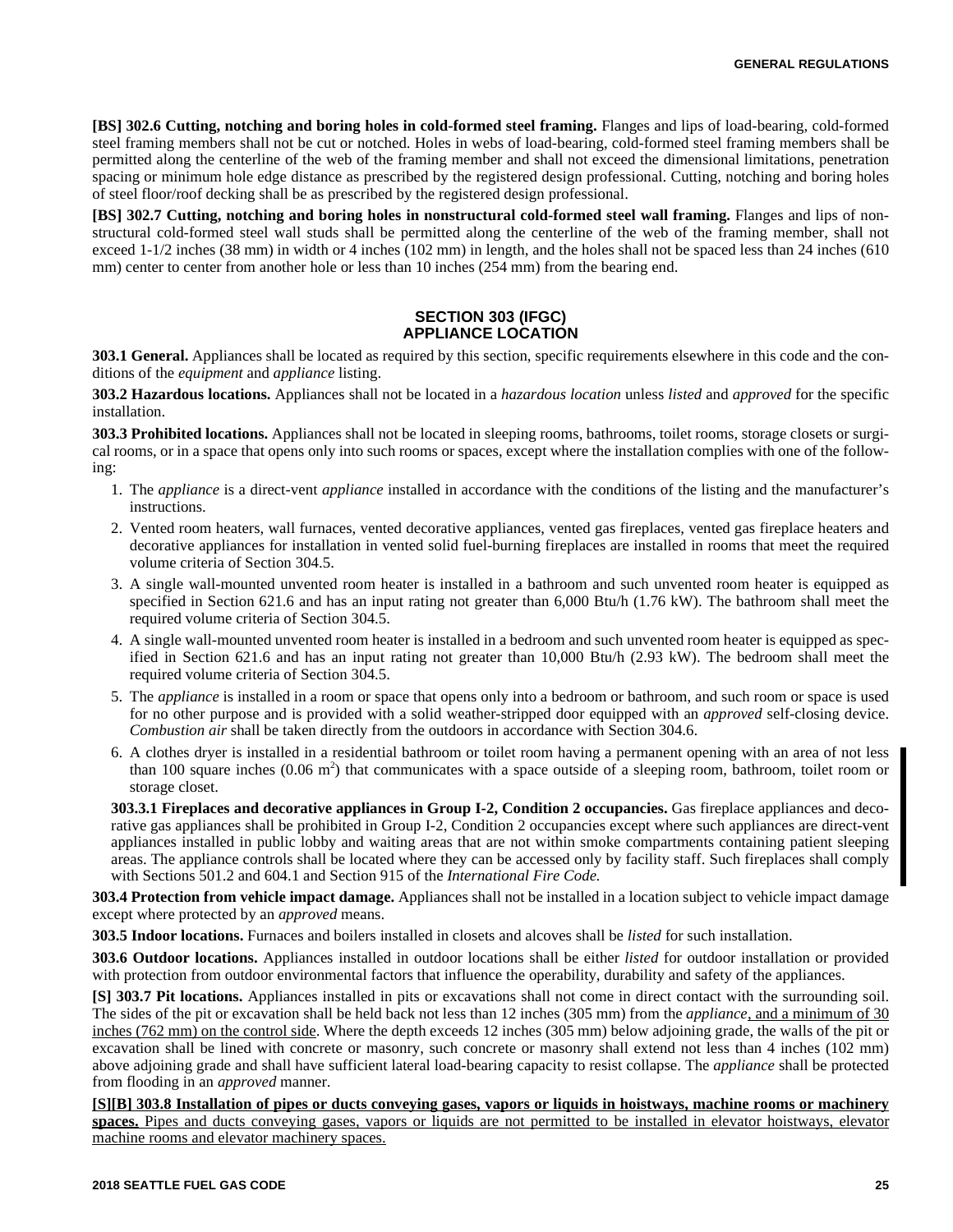#### **Exceptions:**

- 1. Only ducts for heating, cooling, ventilating and venting these spaces are permitted to be installed in the hoistway, machine room and machinery space.
- 2. Ducts and electrical conduit may pass through an elevator machine room or machinery space provided they are separate from the room or space by construction equal to the rated construction of the room or space and located so that all required clearances are maintained.

If a vented machine room is not vented directly to the outside of the building, the *vent* shall be enclosed within a fire barrier with at least a one-hour fire-resistance rating, or as required for *shafts* where it passes through occupied floors.

3. Subject to the approval of the *code official,* pipes protected with double containment and pipes with threaded or welded joints may be permitted. Pipes shall not be located less than 7 feet (2134 mm) above the floor in machine rooms.

**[S][B] 303.9 Interior exit stairways and exit passageways.** Mechanical systems shall not be located in interior exit stairways and exit passageways. Penetrations passing entirely through both protective membranes are prohibited.

## **SECTION 304 (IFGS) COMBUSTION, VENTILATION AND DILUTION AIR**

**304.1 General.** Air for combustion, ventilation and dilution of flue gases for appliances installed in buildings shall be provided by application of one of the methods prescribed in Sections 304.5 through 304.9. Where the requirements of Section 304.5 are not met, outdoor air shall be introduced in accordance with one of the methods prescribed in Sections 304.6 through 304.9. *Direct-vent appliances*, gas appliances of other than natural draft design, vented gas appliances not designated as Category I and appliances equipped with power burners shall be provided with combustion, ventilation and dilution air in accordance with the *appliance* manufacturer's instructions.

**Exception:** Type 1 clothes dryers that are provided with makeup air in accordance with Section 614.6.

**304.2 Appliance location.** Appliances shall be located so as not to interfere with proper circulation of combustion, ventilation and dilution air.

**304.3 Draft hood/regulator location.** Where used, a draft hood or a barometric draft regulator shall be installed in the same room or enclosure as the *appliance* served to prevent any difference in pressure between the hood or regulator and the *combustion air* supply.

**304.4 Makeup air provisions.** Where exhaust fans, clothes dryers and kitchen ventilation systems interfere with the operation of appliances, makeup air shall be provided.

**304.5 Indoor combustion air.** The required volume of indoor air shall be determined in accordance with Section 304.5.1 or 304.5.2, except that where the air infiltration rate is known to be less than 0.40 air changes per hour (ACH), Section 304.5.2 shall be used. The total required volume shall be the sum of the required volume calculated for all appliances located within the space. Rooms communicating directly with the space in which the appliances are installed through openings not furnished with doors, and through *combustion air* openings sized and located in accordance with Section 304.5.3, are considered to be part of the required volume.

**304.5.1 Standard method.** The minimum required volume shall be 50 cubic feet per 1,000 Btu/h (4.8 m<sup>3</sup>/kW) of the *appliance* input rating.

**304.5.2 Known air-infiltration-rate method.** Where the air infiltration rate of a structure is known, the minimum required volume shall be determined as follows:

For appliances other than fan-assisted, calculate volume using Equation 3-1.

$$
Required \ Volume_{other} \geq \frac{21 \text{ ft}^3}{ACHer} \left( \frac{I_{other}}{1,000 \text{ Btu/h}} \right)
$$

#### **(Equation 3-1)**

For fan-assisted appliances, calculate volume using Equation 3-2.

$$
Required \ Volume_{fan} \ge \frac{15 \text{ ft}^3}{A \text{ }CH} \left( \frac{I_{fan}}{1,000 \text{ Btu/h}} \right)
$$

(Equation 3-2)

where:

 $I_{other}$  = All appliances other than fan assisted (input in Btu/h).

 $I_{tan}$ *fan* = Fan-assisted *appliance* (input in Btu/h).

*ACH* = Air change per hour (percent of volume of space exchanged per hour, expressed as a decimal).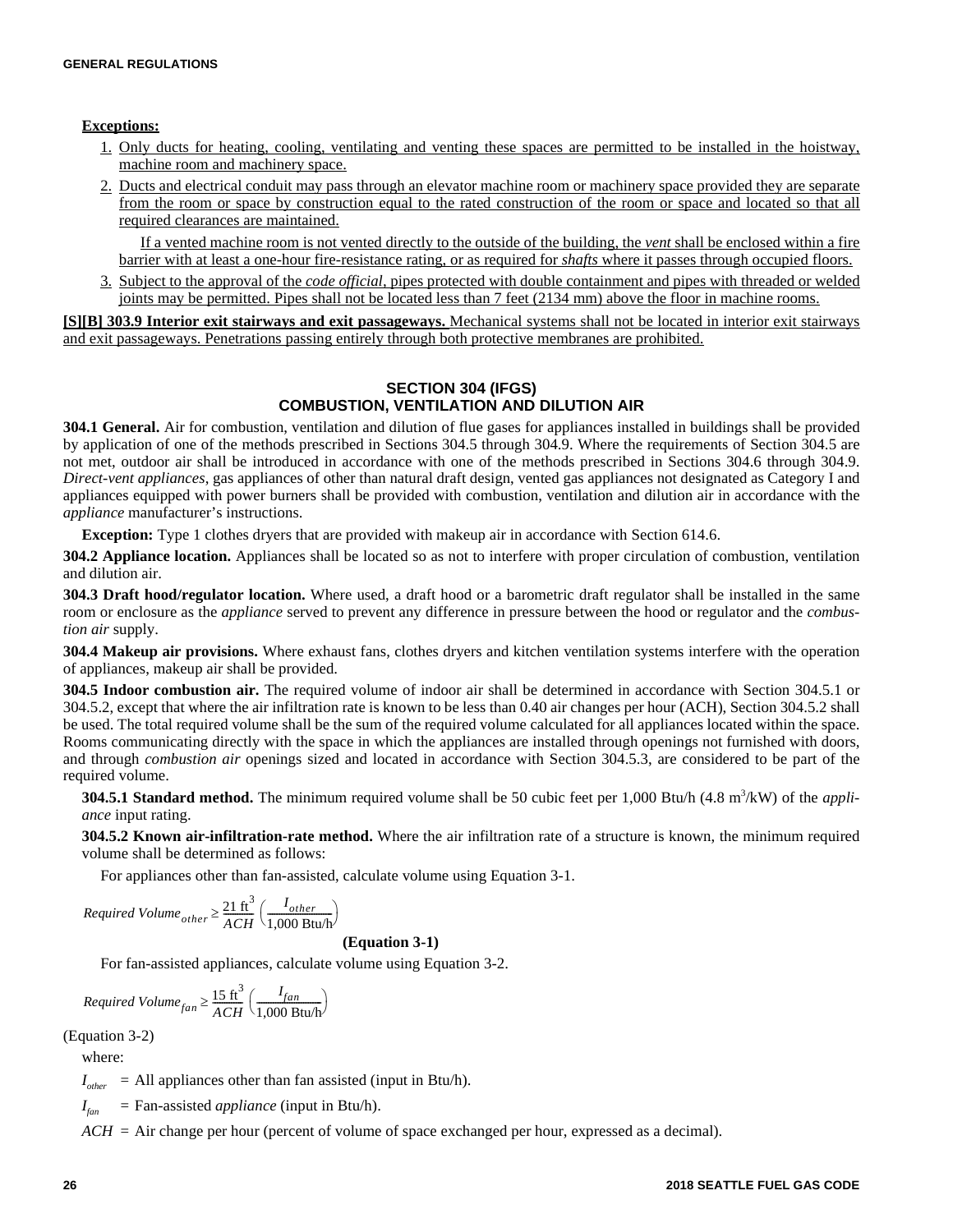For purposes of this calculation, an infiltration rate greater than 0.60 *ACH* shall not be used in Equations 3-1 and 3-2. **304.5.3 Indoor opening size and location.** Openings used to connect indoor spaces shall be sized and located in accordance with Sections 304.5.3.1 and 304.5.3.2 (see Figure 304.5.3).



**FIGURE 304.5.3 ALL AIR FROM INSIDE THE BUILDING (see Section 304.5.3)**

**304.5.3.1 Combining spaces on the same story.** Where combining spaces on the same story, each opening shall have a minimum free area of 1 square inch per 1,000 Btu/h (2200 mm<sup>2</sup>/kW) of the total input rating of all appliances in the space, but not less than 100 square inches  $(0.06 \text{ m}^2)$ . One permanent opening shall commence within 12 inches (305 mm) of the top and one permanent opening shall commence within 12 inches (305 mm) of the bottom of the enclosure. The minimum dimension of air openings shall be not less than 3 inches (76 mm).

**304.5.3.2 Combining spaces in different stories.** The volumes of spaces in different stories shall be considered to be communicating spaces where such spaces are connected by one or more permanent openings in doors or floors having a total minimum free area of 2 square inches per 1,000 Btu/h (4402 mm<sup>2</sup>/kW) of total input rating of all appliances.

**304.6 Outdoor combustion air.** Outdoor *combustion air* shall be provided through opening(s) to the outdoors in accordance with Section 304.6.1 or 304.6.2. The minimum dimension of air openings shall be not less than 3 inches (76 mm).

**304.6.1 Two-permanent-openings method.** Two permanent openings, one commencing within 12 inches (305 mm) of the top and one commencing within 12 inches (305 mm) of the bottom of the enclosure, shall be provided. The openings shall communicate directly or by ducts with the outdoors or spaces that freely communicate with the outdoors.

Where directly communicating with the outdoors, or where communicating with the outdoors through vertical ducts, each opening shall have a minimum free area of 1 square inch per 4,000 Btu/h (550 mm<sup>2</sup>/kW) of total input rating of all appliances in the enclosure [see Figures 304.6.1(1) and 304.6.1(2)].

Where communicating with the outdoors through horizontal ducts, each opening shall have a minimum free area of not less than 1 square inch per 2,000 Btu/h (1100 mm<sup>2</sup>/kW) of total input rating of all appliances in the enclosure [see Figure 304.6.1(3)].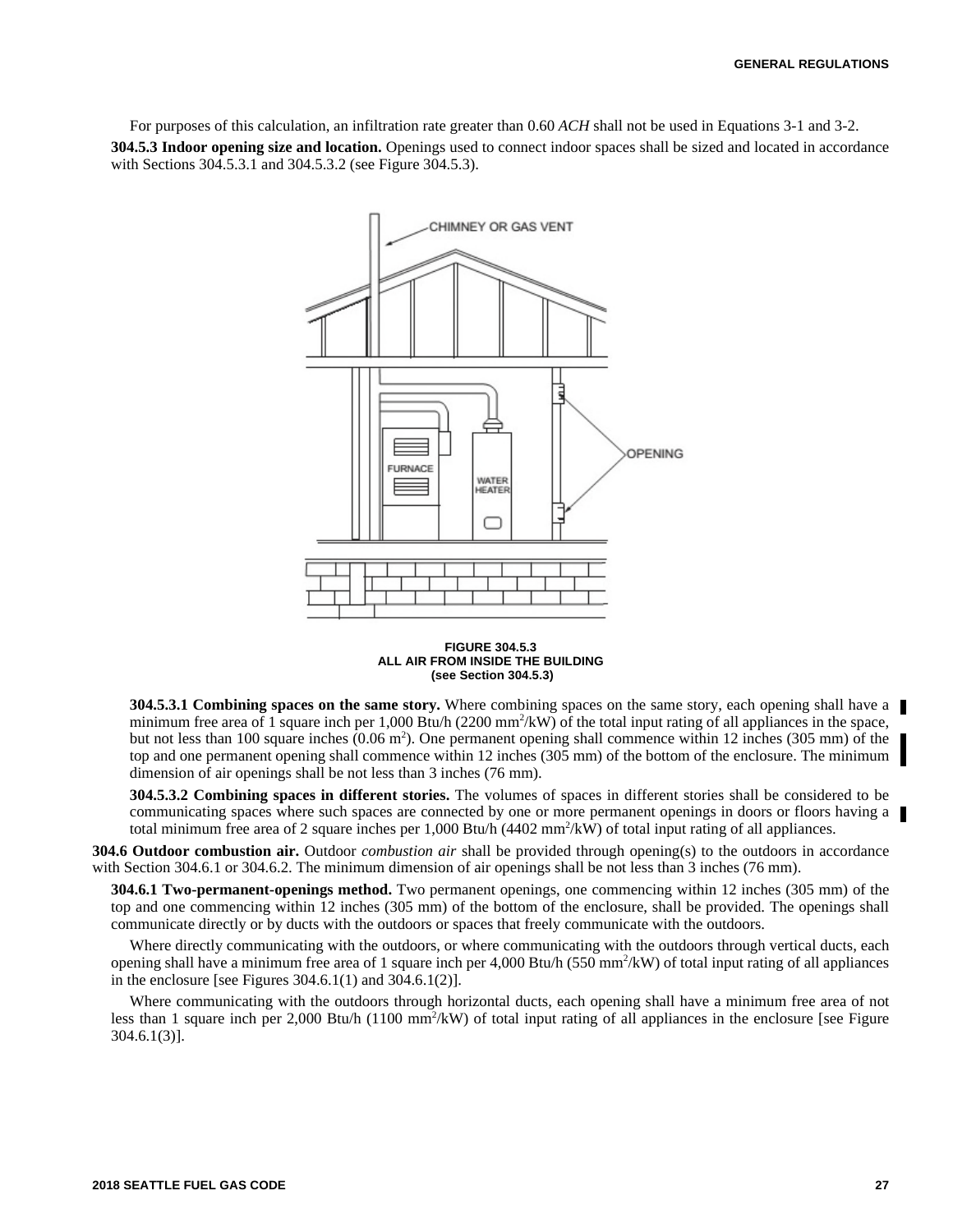

**FIGURE 304.6.1(1) ALL AIR FROM OUTDOORS—INLET AIR FROM VENTILATED CRAWL SPACE AND OUTLET AIR TO VENTILATED ATTIC (see Section 304.6.1)**



For SI: 1 foot = 304.8 mm.

**FIGURE 304.6.1(2) ALL AIR FROM OUTDOORS THROUGH VENTILATED ATTIC (see Section 304.6.1)**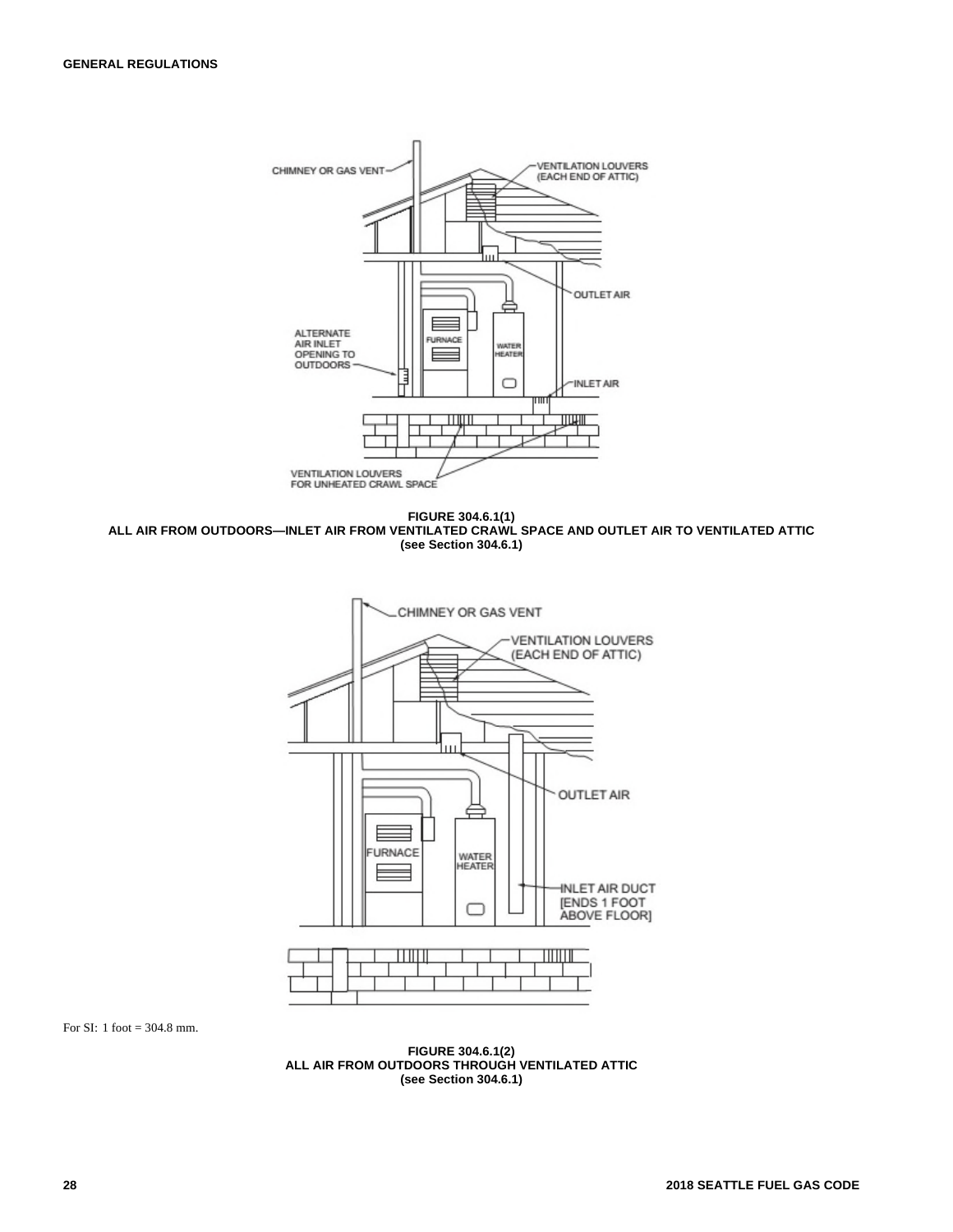

**FIGURE 304.6.1(3) ALL AIR FROM OUTDOORS (see Section 304.6.1)**

**304.6.2 One-permanent-opening method.** One permanent opening, commencing within 12 inches (305 mm) of the top of the enclosure, shall be provided. The *appliance* shall have clearances of not less than 1 inch (25 mm) from the sides and back and 6 inches (152 mm) from the front of the *appliance*. The opening shall directly communicate with the outdoors, or through a vertical or horizontal duct, to the outdoors or spaces that freely communicate with the outdoors (see Figure 304.6.2) and shall have a minimum free area of 1 square inch per 3,000 Btu/h (734 mm<sup>2</sup>/kW) of the total input rating of all appliances located in the enclosure and not less than the sum of the areas of all vent connectors in the space.



**FIGURE 304.6.2 SINGLE COMBUSTION AIR OPENING, ALL AIR FROM THE OUTDOORS (see Section 304.6.2)**

**304.7 Combination indoor and outdoor combustion air.** The use of a combination of indoor and outdoor *combustion air* shall be in accordance with Sections 304.7.1 through 304.7.3.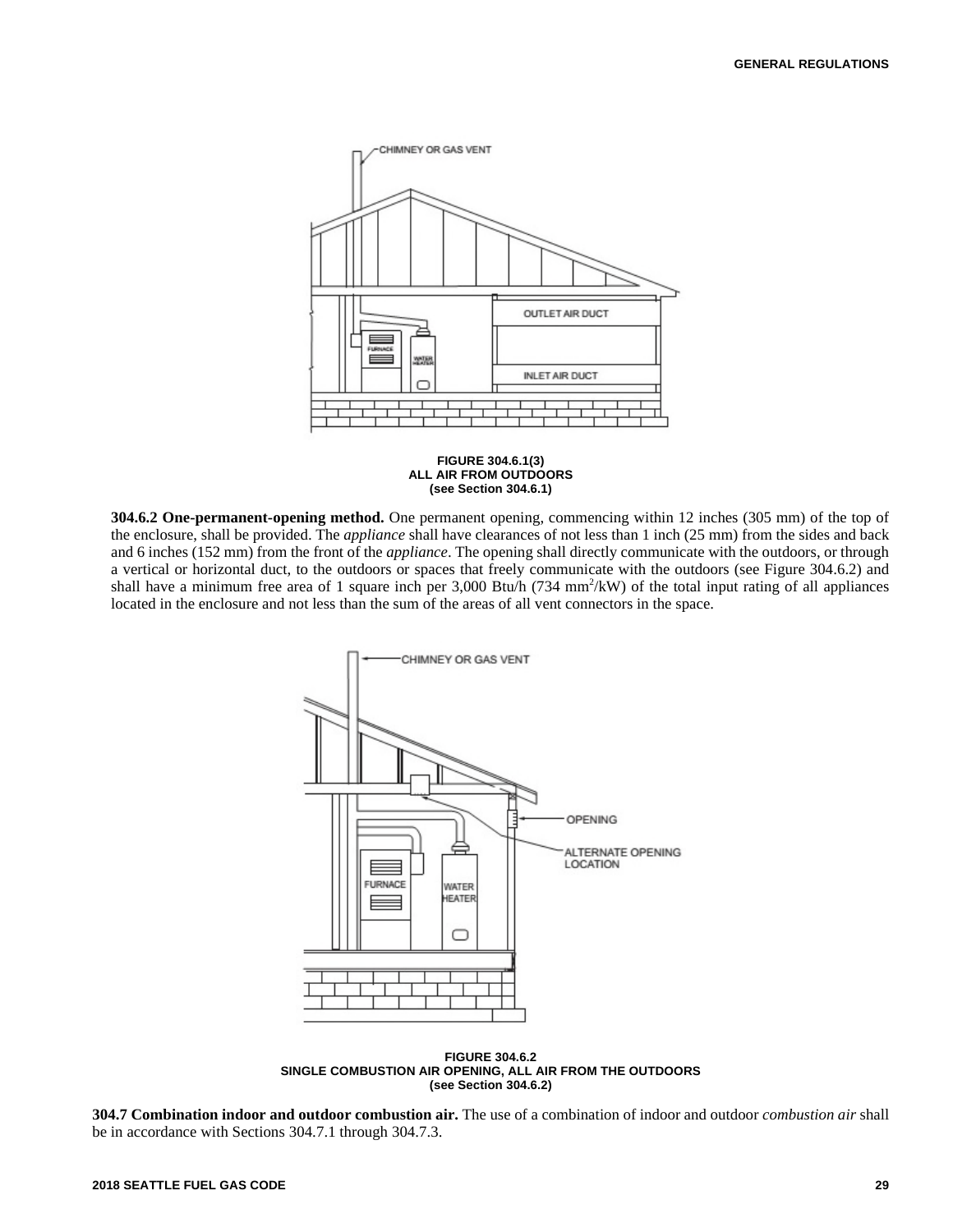**304.7.1 Indoor openings.** Where used, openings connecting the interior spaces shall comply with Section 304.5.3.

**304.7.2 Outdoor opening location.** Outdoor opening(s) shall be located in accordance with Section 304.6.

**304.7.3 Outdoor opening(s) size.** The outdoor opening(s) size shall be calculated in accordance with the following:

- 1. The ratio of interior spaces shall be the available volume of all communicating spaces divided by the required volume.
- 2. The outdoor size reduction factor shall be one minus the ratio of interior spaces.
- 3. The minimum size of outdoor opening(s) shall be the full size of outdoor opening(s) calculated in accordance with Section 304.6, multiplied by the reduction factor. The minimum dimension of air openings shall be not less than 3 inches (76 mm).

**304.8 Engineered installations.** Engineered *combustion air* installations shall provide an adequate supply of combustion, ventilation and dilution air and shall be *approved*.

**304.9 Mechanical combustion air supply.** Where all *combustion air* is provided by a mechanical air supply system, the *combustion air* shall be supplied from the outdoors at a rate not less than 0.35 cubic feet per minute per 1,000 Btu/h (0.034 m<sup>3</sup>/min per kW) of total input rating of all appliances located within the space.

**304.9.1 Makeup air.** Where exhaust fans are installed, makeup air shall be provided to replace the exhausted air.

**304.9.2 Appliance interlock.** Each of the appliances served shall be interlocked with the mechanical air supply system to prevent main burner operation when the mechanical air supply system is not in operation.

**304.9.3 Combined combustion air and ventilation air system.** Where *combustion air* is provided by the building's mechanical ventilation system, the system shall provide the specified *combustion air* rate in addition to the required ventilation air.

**304.10 Louvers and grilles.** The required size of openings for combustion, ventilation and dilution air shall be based on the net free area of each opening. Where the free area through a design of louver, grille or screen is known, it shall be used in calculating the size opening required to provide the free area specified. Where the design and free area of louvers and grilles are not known, it shall be assumed that wood louvers will have 25-percent free area and metal louvers and grilles will have 75-percent free area. Screens shall have a mesh size not smaller than 1/4 inch (6.4 mm). Nonmotorized louvers and grilles shall be fixed in the open position. Motorized louvers shall be interlocked with the *appliance* so that they are proven to be in the full open position prior to main burner ignition and during main burner operation. Means shall be provided to prevent the main burner from igniting if the louvers fail to open during burner start-up and to shut down the main burner if the louvers close during operation.

**304.11 Combustion air ducts.** *Combustion air* ducts shall comply with all of the following:

1. Ducts shall be constructed of galvanized steel complying with Chapter 6 of the *International Mechanical Code* or of a material having equivalent corrosion resistance, strength and rigidity.

**Exception:** Within dwellings units, unobstructed stud and joist spaces shall not be prohibited from conveying *combustion air*, provided that not more than one required fireblock is removed.

- 2. Ducts shall terminate in an unobstructed space allowing free movement of *combustion air* to the appliances.
- 3. Ducts shall serve a single enclosure.
- 4. Ducts shall not serve both upper and lower *combustion air* openings where both such openings are used. The separation between ducts serving upper and lower *combustion air* openings shall be maintained to the source of *combustion air*.
- 5. Ducts shall not be screened where terminating in an attic space.
- 6. Horizontal upper *combustion air* ducts shall not slope downward toward the source of *combustion air*.
- 7. The remaining space surrounding a chimney liner, gas vent, special gas vent or plastic *piping* installed within a masonry, metal or factory-built chimney shall not be used to supply *combustion air*.

**Exception:** Direct-vent gas-fired appliances designed for installation in a solid fuel-burning *fireplace* where installed in accordance with the manufacturer's instructions.

8. *Combustion air* intake openings located on the exterior of a building shall have the lowest side of such openings located not less than 12 inches (305 mm) vertically from the adjoining finished ground level.

**304.12 Protection from fumes and gases.** Where corrosive or flammable process fumes or gases, other than products of combustion, are present, means for the disposal of such fumes or gases shall be provided. Such fumes or gases include carbon monoxide, hydrogen sulfide, ammonia, chlorine and halogenated hydrocarbons.

In barbershops, beauty shops and other facilities where chemicals that generate corrosive or flammable products, such as aerosol sprays, are routinely used, nondirect vent-type appliances shall be located in a mechanical room separated or partitioned off from other areas with provisions for *combustion air* and dilution air from the outdoors. *Direct-vent appliances* shall be installed in accordance with the *appliance* manufacturer's instructions.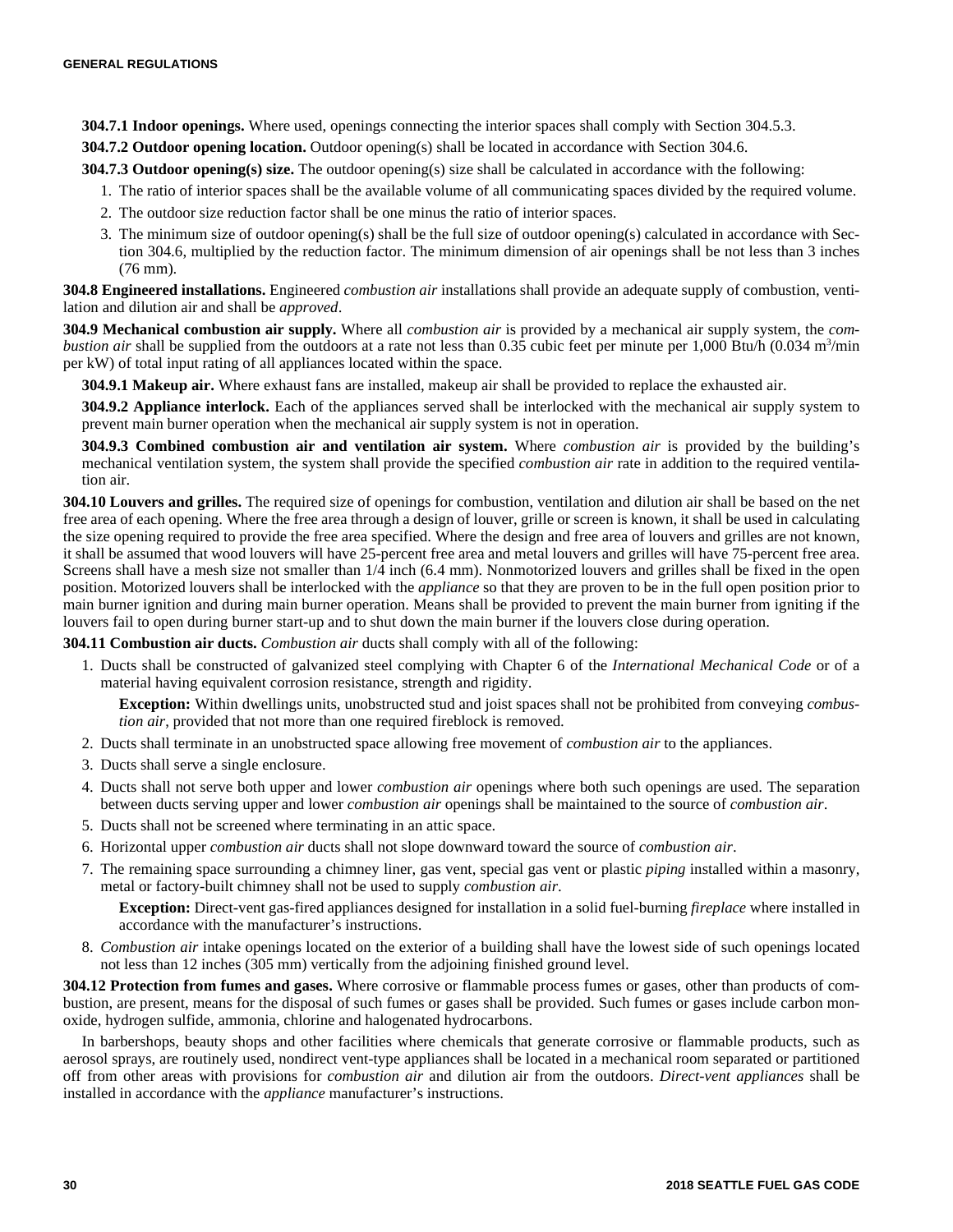## **SECTION 305 (IFGC) INSTALLATION**

**305.1 General.** *Equipment* and appliances shall be installed as required by the terms of their approval, in accordance with the conditions of listing, the manufacturer's instructions and this code. Manufacturers' installation instructions shall be available on the job site at the time of inspection. Where a code provision is less restrictive than the conditions of the listing of the *equipment* or *appliance* or the manufacturer's installation instructions, the conditions of the listing and the manufacturer's installation instructions shall apply.

Unlisted appliances *approved* in accordance with Section 301.3 shall be limited to uses recommended by the manufacturer and shall be installed in accordance with the manufacturer's instructions, the provisions of this code and the requirements determined by the code official.

**305.2 Hazardous area.** *Equipment* and appliances having an *ignition source* shall not be installed in Group H occupancies or control areas where open use, handling or dispensing of combustible, flammable or explosive materials occurs.

**305.3 Elevation of ignition source.** *Equipment* and appliances having an *ignition source* shall be elevated such that the source of ignition is not less than 18 inches (457 mm) above the floor in hazardous locations and public garages, private garages, repair garages, motor fuel-dispensing facilities and parking garages. For the purpose of this section, rooms or spaces that are not part of the *living space* of a *dwelling unit* and that communicate directly with a private garage through openings shall be considered to be part of the private garage.

**Exception:** Elevation of the *ignition source* is not required for appliances that are *listed* as flammable vapor ignition resistant.

**305.3.1 (IFGS) Installation in residential garages.** In residential garages where appliances are installed in a separate, enclosed space having *access* only from outside of the garage, such appliances shall be permitted to be installed at floor level, provided that the required *combustion air* is taken from the exterior of the garage.

**305.3.2 Parking garages.** Connection of a parking garage with any room in which there is a fuel-fired *appliance* shall be by means of a vestibule providing a two-doorway separation, except that a single door is permitted where the sources of ignition in the *appliance* are elevated in accordance with Section 305.3.

**Exception:** This section shall not apply to *appliance* installations complying with Section 305.4.

**305.4 Public garages.** Appliances located in public garages, motor fuel-dispensing facilities, repair garages or other areas frequented by motor vehicles shall be installed not less than 8 feet (2438 mm) above the floor. Where motor vehicles are capable of passing under an appliance, the appliance shall be installed at the clearances required by the appliance manufacturer and not less than 1 foot (305 mm) higher than the tallest vehicle garage door opening.

**Exception:** The requirements of this section shall not apply where the appliances are protected from motor vehicle impact and installed in accordance with Section 305.3 and NFPA 30A.

**305.5 Private garages.** Appliances located in private garages shall be installed with a minimum *clearance* of 6 feet (1829 mm) above the floor.

**Exception:** The requirements of this section shall not apply where the appliances are protected from motor vehicle impact and installed in accordance with Section 305.3.

**305.6 Construction and protection.** Boiler rooms and furnace rooms shall be protected as required by the *International Building Code*.

**305.7 Clearances from grade.** *Equipment* and appliances installed at grade level shall be supported on a level concrete slab or other *approved* material extending not less than 3 inches (76 mm) above adjoining grade or shall be suspended not less than 6 inches (152 mm) above adjoining grade. Such supports shall be installed in accordance with the manufacturer's instructions.

**305.8 Clearances to combustible construction.** Heat-producing *equipment* and appliances shall be installed to maintain the required clearances to combustible construction as specified in the listing and manufacturer's instructions. Such clearances shall be reduced only in accordance with Section 308. Clearances to combustibles shall include such considerations as door swing, drawer pull, overhead projections or shelving and window swing. Devices, such as door stops or limits and closers, shall not be used to provide the required clearances.

**305.9 (IFGS) Parking structures.** Appliances installed in enclosed, basement and underground parking structures shall be installed in accordance with NFPA 88A.

**305.10 (IFGS) Repair garages.** Appliances installed in repair garages shall be installed in accordance with NFPA 30A.

**305.11 (IFGS) Installation in aircraft hangars.** Heaters in aircraft hangars shall be installed in accordance with NFPA 409.

**305.12 (IFGS) Avoid strain on gas piping.** Appliances shall be supported and connected to the *piping* so as not to exert undue strain on the connections.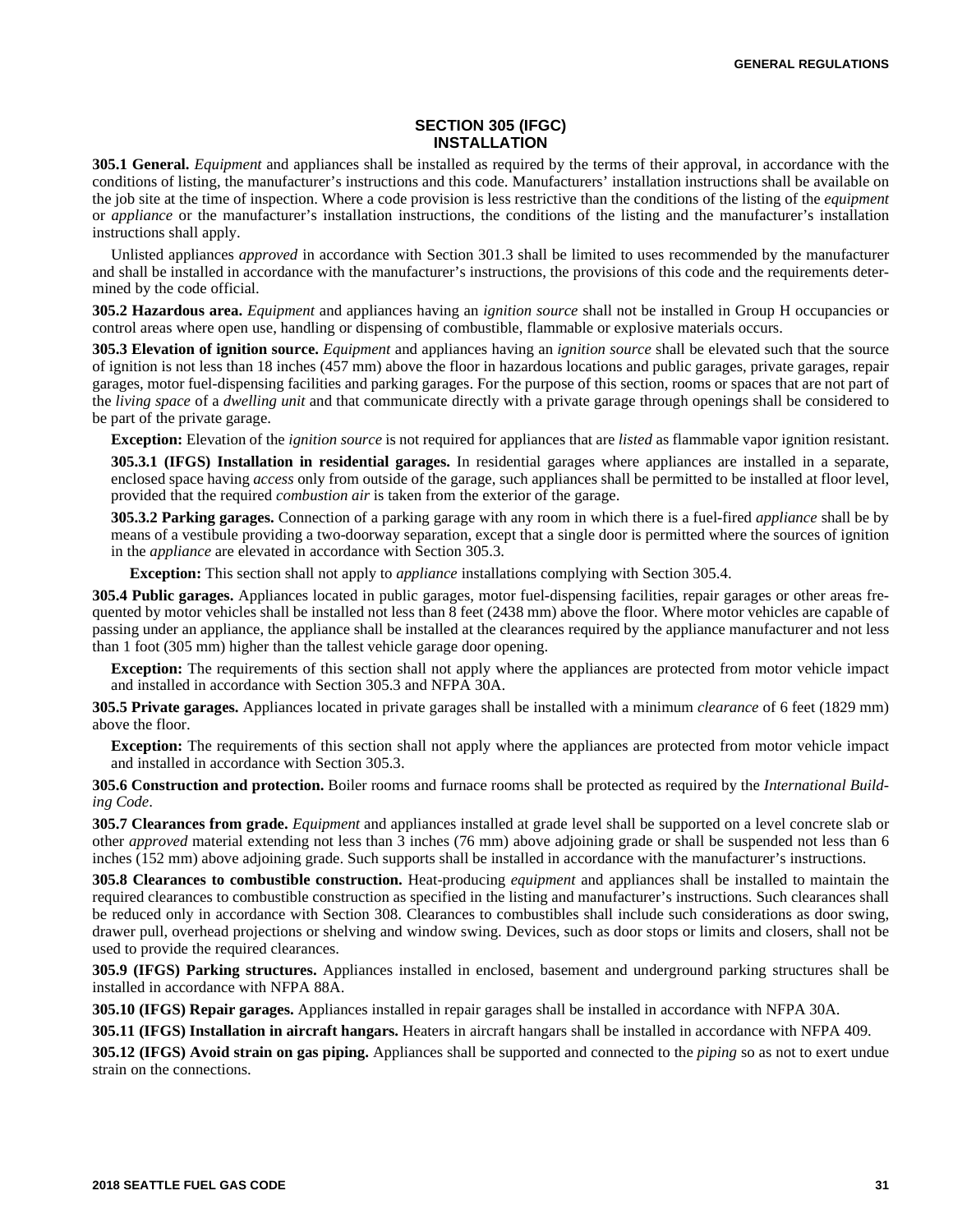# **SECTION 306 (IFGC) ACCESS AND SERVICE SPACE**

**[M] 306.1 Access for maintenance and replacement.** Appliances, control devices, heat exchangers and HVAC components that utilize energy shall be accessible for inspection, service, repair and replacement without disabling the function of a fireresistance-rated assembly or removing permanent construction, other appliances, or any other *piping* or ducts not connected to the *appliance* being inspected, serviced, repaired or replaced. A level working space not less than 30 inches (762 mm) deep and 30 inches (762 mm) wide shall be provided in front of the control side to service an *appliance*.

**[M] 306.2 Appliances in rooms.** Rooms containing appliances shall be provided with a door and an unobstructed passageway measuring not less than 36 inches (914 mm) wide and 80 inches (2032 mm) high.

**Exception:** Within a *dwelling unit*, appliances installed in a compartment, alcove, basement or similar space shall be provided with *access* by an opening or door and an unobstructed passageway measuring not less than 24 inches (610 mm) wide and large enough to allow removal of the largest *appliance* in the space, provided that a level service space of not less than 30 inches (762 mm) deep and the height of the *appliance*, but not less than 30 inches (762 mm), is present at the front or service side of the *appliance* with the door open.

**[M] 306.3 Appliances in attics.** Attics containing appliances shall be provided with an opening and unobstructed passageway large enough to allow removal of the largest *appliance*. The passageway shall be not less than 30 inches (762 mm) high and 22 inches (559 mm) wide and not more than 20 feet (6096 mm) in length measured along the centerline of the passageway from the opening to the *appliance*. The passageway shall have continuous solid flooring not less than 24 inches (610 mm) wide. A level service space not less than 30 inches (762 mm) deep and 30 inches (762 mm) wide shall be present at the front or service side of the *appliance*. The clear *access* opening dimensions shall be not less than 20 inches by 30 inches (508 mm by 762 mm) and large enough to allow removal of the largest *appliance*.

Exceptions:

- 1. The passageway and level service space are not required where the *appliance* is capable of being serviced and removed through the required opening.
- 2. Where the passageway is not less than 6 feet (1829 mm) high for its entire length, the passageway shall be not greater than 50 feet (15 250 mm) in length.

**[S][M] 306.3.1 Electrical requirements.** A luminaire controlled by a switch located at the required passageway opening and a receptacle outlet shall be provided at or near the *appliance* location in accordance with ((NFPA 70)) the *Seattle Electrical Code*.

**[M] 306.4 Appliances under floors.** Under-floor spaces containing appliances shall be provided with an *access* opening and unobstructed passageway large enough to remove the largest *appliance*. The passageway shall be not less than 30 inches (762 mm) high and 22 inches (559 mm) wide, nor more than 20 feet (6096 mm) in length measured along the centerline of the passageway from the opening to the *appliance*. A level service space not less than 30 inches (762 mm) deep and 30 inches (762 mm) wide shall be present at the front or service side of the *appliance*. If the depth of the passageway or the service space exceeds 12 inches (305 mm) below the adjoining grade, the walls of the passageway shall be lined with concrete or masonry extending 4 inches (102 mm) above the adjoining grade and having sufficient lateral-bearing capacity to resist collapse. The clear *access* opening dimensions shall be not less than 22 inches by 30 inches (559 mm by 762 mm), and large enough to allow removal of the largest *appliance*.

Exceptions:

- 1. The passageway is not required where the level service space is present when the *access* is open and the *appliance* is capable of being serviced and removed through the required opening.
- 2. Where the passageway is not less than 6 feet high (1829 mm) for its entire length, the passageway shall not be limited in length.

**[S][M] 306.4.1 Electrical requirements.** A luminaire controlled by a switch located at the required passageway opening and a receptacle outlet shall be provided at or near the *appliance* location in accordance with ((NFPA 70)) the *Seattle Electrical Code*.

**[S][M] 306.5 Equipment and appliances on roofs or elevated structures.** Where equipment or *appliances* requiring access ((or appliances)) are located on an elevated structure or the roof of a building such that personnel will have to climb higher than 16 feet (4877 mm) above grade to access such equipment or appliances, an interior or exterior means of access shall be provided. Such access shall not require climbing over obstructions greater than 30 inches (762 mm) in height or walking on roofs having a slope greater than 4 units vertical in 12 units horizontal (33-percent slope). Such access shall not require the use of portable ladders.

Permanent ladders installed to provide the required *access* shall comply with the following minimum design criteria:

- 1. The side railing shall extend above the parapet or roof edge not less than  $((30))$  42 inches  $(((762))$  1067 mm).
- 2. Ladders shall have rung spacing not to exceed  $((44))$  12 inches  $(((356))$  305 mm) on center. The upper-most rung shall be not more than 24 inches (610 mm) below the upper edge of the roof hatch, roof or parapet, as applicable.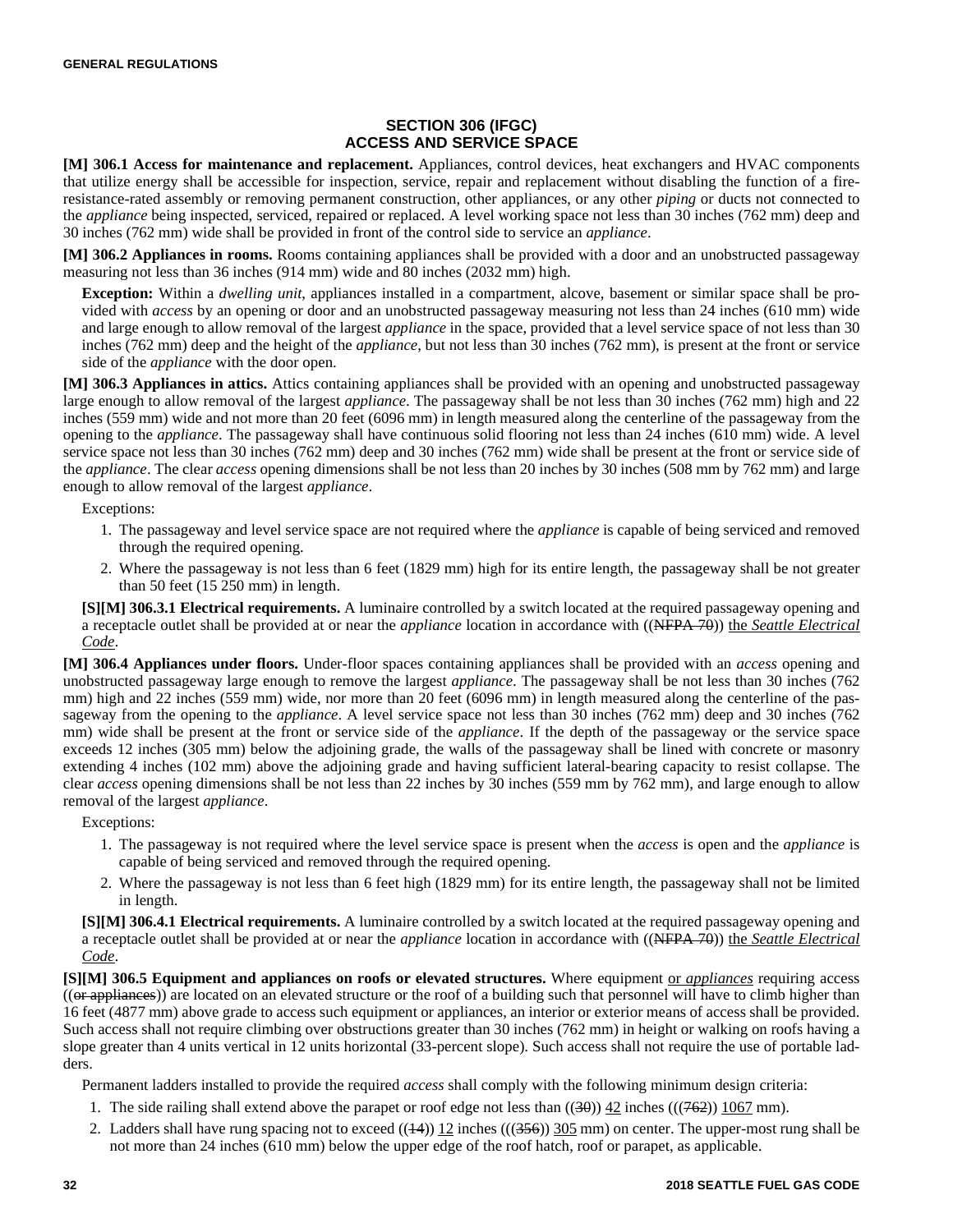- 3. Ladders shall have a toe spacing not less than  $((6)$   $\mathcal{I}$  inches  $(((452))$  178 mm) deep.
- 4. There shall be not less than 18 inches (457 mm) between rails.
- 5. Rungs shall have a diameter not less than 0.75-inch (19 mm) and be capable of withstanding a 300-pound (136.1 kg) load.
- 6. Ladders over 30 feet (9144 mm) in height shall be provided with offset sections and landings capable of withstanding 100 pounds per square foot (488.2 kg/m<sup>2</sup>). Landing dimensions shall be not less than 18 inches (457 mm) and not less than the width of the ladder served. A guard rail shall be provided on all open sides of the landing.
- 7. Climbing clearance. The distance from the centerline of the rungs to the nearest permanent object on the climbing side of the ladder shall be not less than 30 inches (762 mm) measured perpendicular to the rungs. This distance shall be maintained from the point of ladder access to the bottom of the roof hatch. A minimum clear width of 15 inches (381 mm) shall be provided on both sides of the ladder measured from the midpoint of and parallel with the rungs, except where cages or wells are installed.
- 8. Landing required. The ladder shall be provided with a clear and unobstructed bottom landing area having a minimum dimension of 30 inches by 30 inches (762 mm by 762 mm) centered in front of the ladder.
- 9. Ladders shall be protected against corrosion by *approved* means.
- 10. Access to ladders shall be provided at all times.

**Interpretation:** Item 10 allows access to ladders to be restricted to authorized personnel, and prohibits storage that blocks or restricts access to the ladder.

Catwalks installed to provide the required *access* shall be not less than 24 inches (610 mm) wide and shall have railings as required for service platforms.

**Exception:** This section shall not apply to Group R-3 occupancies.

**[M] 306.5.1 Sloped roofs.** Where appliances, *equipment*, fans or other components that require service are installed on a roof having a slope of 3 units vertical in 12 units horizontal (25-percent slope) or greater and having an edge more than 30 inches (762 mm) above grade at such edge, a level platform shall be provided on each side of the *appliance* or *equipment* to which *access* is required for service, repair or maintenance. The platform shall be not less than 30 inches (762 mm) in any dimension and shall be provided with guards. The guards shall extend not less than 42 inches (1067 mm) above the platform, shall be constructed so as to prevent the passage of a 21-inch-diameter (533 mm) sphere and shall comply with the loading requirements for guards specified in the *International Building Code*. *Access* shall not require walking on roofs having a slope greater than 4 units vertical in 12 units horizontal (33-percent slope). Where *access* involves obstructions greater than 30 inches (762 mm) in height, such obstructions shall be provided with ladders installed in accordance with Section 306.5 or stairways installed in accordance with the requirements specified in the *International Building Code* in the path of travel to and from appliances, fans or *equipment* requiring service.

**[S][M] 306.5.2 Electrical requirements.** A receptacle outlet shall be provided at or near the *appliance* location in accordance with ((NFPA 70)) the *Seattle Electrical Code.*

**[M] 306.6 Guards.** Guards shall be provided where various components that require service and roof hatch openings are located within 10 feet (3048 mm) of a roof edge or open side of a walking surface and such edge or open side is located more than 30 inches (762 mm) above the floor, roof, or grade below. The guard shall extend not less than 30 inches (762 mm) beyond each end of components that require service. The top of the guard shall be located not less than 42 inches (1067 mm) above the elevated surface adjacent to the guard. The guard shall be constructed so as to prevent the passage of a 21-inch-diameter (533 mm) sphere and shall comply with the loading requirements for guards specified in the *International Building Code*.

**Exception:** Guards are not required where permanent fall arrest/restraint anchorage connector devices that comply with ANSI/ASSE Z 359.1 are affixed for use during the entire lifetime of the roof covering. The devices shall be reevaluated for possible replacement when the entire roof covering is replaced. The devices shall be placed not more than 10 feet (3048 mm) on center along hip and ridge lines and placed not less than 10 feet (3048 mm) from roof edges and the open sides of walking surfaces.

# **SECTION 307 (IFGC) CONDENSATE DISPOSAL**

**307.1 Evaporators and cooling coils.** Condensate drainage systems shall be provided for *equipment* and appliances containing evaporators and cooling coils in accordance with the *International Mechanical Code.*

**[S] 307.2 Fuel-burning appliances.** Liquid combustion by-products of condensing appliances shall be collected, pH-neutralized and discharged to an *approved* plumbing fixture or disposal area in accordance with the manufacturer's instructions. Condensate *piping* shall be of *approved* corrosion-resistant material and shall be not smaller than the drain connection on the *appliance*.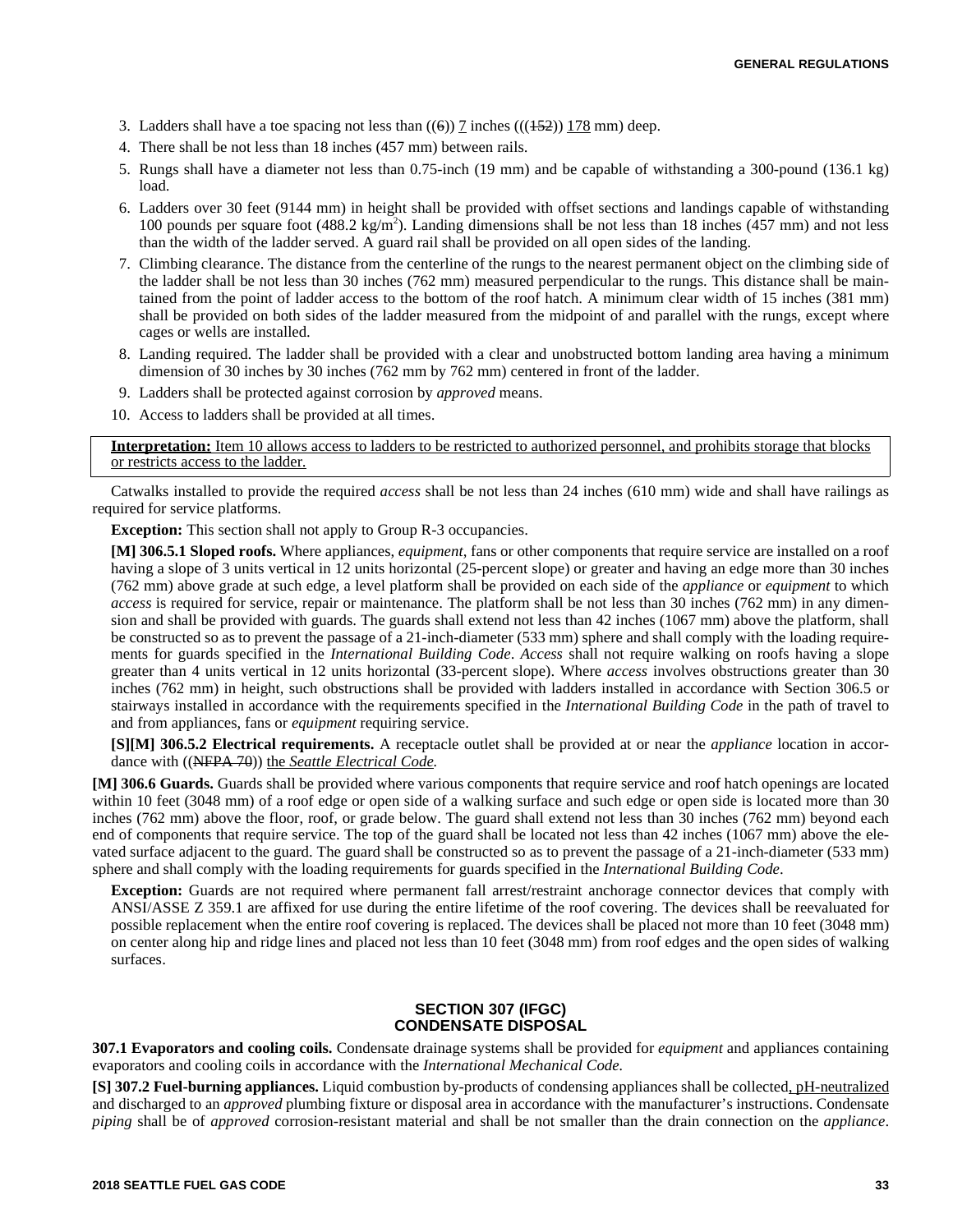Such *piping* shall maintain a minimum slope in the direction of discharge of not less than one-eighth unit vertical in 12 units horizontal (1-percent slope).

**[S][M] 307.3 Drain pipe materials and sizes.** Components of the condensate disposal system shall be cast iron, galvanized steel, copper, cross-linked polyethylene, polyethylene, ABS, CPVC PVC or polypropylene pipe or tubing. Components shall be selected for the pressure and temperature rating of the installation. Joints and connections shall be made in accordance with the applicable provisions of Chapter 7 of the ((*International*)) *Uniform Plumbing Code* relative to the material type. Condensate waste and drain line size shall be not less than 3/4-inch (19 mm) internal diameter and shall not decrease in size from the drain pan connection to the place of condensate disposal. Where the drain pipes from more than one unit are manifolded together for condensate drainage, the pipe or tubing shall be sized in accordance with an *approved* method.

**307.4 Traps.** Condensate drains shall be trapped as required by the *equipment* or *appliance* manufacturer.

**307.5 Auxiliary drain pan.** Category IV condensing appliances shall be provided with an auxiliary drain pan where damage to any building component will occur as a result of stoppage in the condensate drainage system. Such pan shall be installed in accordance with the applicable provisions of Section 307 of the *International Mechanical Code.*

**Exception:** An auxiliary drain pan shall not be required for appliances that automatically shut down operation in the event of a stoppage in the condensate drainage system.

**307.6 Condensate pumps.** Condensate pumps located in uninhabitable spaces, such as attics and crawl spaces, shall be connected to the *appliance* or *equipment* served such that when the pump fails, the *appliance* or *equipment* will be prevented from operating. Pumps shall be installed in accordance with the manufacturer's instructions.

## **SECTION 308 (IFGS) CLEARANCE REDUCTION**

**308.1 Scope.** This section shall govern the reduction in required clearances to *combustible materials*, including gypsum board, and *combustible assemblies* for chimneys, vents, appliances, devices and equipment. Clearance requirements for air-conditioning equipment and central heating boilers and furnaces shall comply with Sections 308.3 and 308.4.

**308.2 Reduction table.** The allowable *clearance* reduction shall be based on one of the methods specified in Table 308.2 or shall utilize a reduced *clearance* protective assembly *listed* and *labeled* in accordance with UL 1618. Where required clearances are not listed in Table 308.2, the reduced clearances shall be determined by linear interpolation between the distances listed in the table. Reduced clearances shall not be derived by extrapolation below the range of the table. The reduction of the required clearances to combustibles for *listed* and *labeled* appliances and *equipment* shall be in accordance with the requirements of this section, except that such clearances shall not be reduced where reduction is specifically prohibited by the terms of the *appliance* or *equipment* listing [see Figures 308.2(1) through 308.2(3)].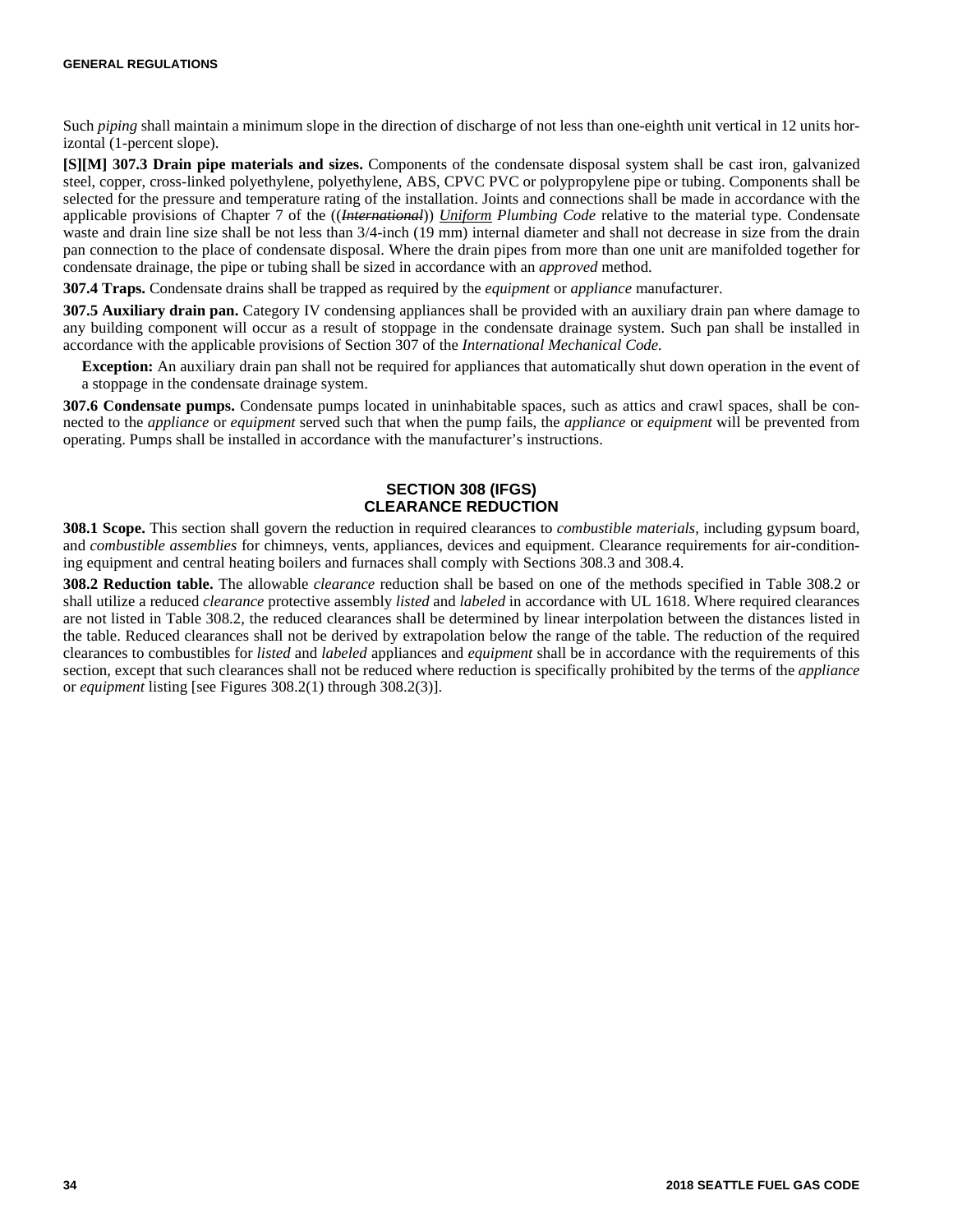#### **TABLE 308.2 REDUCTION OF CLEARANCES WITH SPECIFIED FORMS OF PROTECTIONa through k**

|                                                                                                                                                            | WHERE THE REQUIRED CLEARANCE WITH NO PROTECTION FROM<br>APPLIANCE, VENT CONNECTOR OR SINGLE-WALL METAL PIPE IS: (inches)                                      |                    |                 |                    |                 |                          |                 |                    |                 |                    |
|------------------------------------------------------------------------------------------------------------------------------------------------------------|---------------------------------------------------------------------------------------------------------------------------------------------------------------|--------------------|-----------------|--------------------|-----------------|--------------------------|-----------------|--------------------|-----------------|--------------------|
| <b>TYPE OF PROTECTION APPLIED TO</b>                                                                                                                       |                                                                                                                                                               | 36                 |                 | 18                 |                 | 12                       |                 |                    |                 | 6                  |
| AND COVERING ALL SURFACES OF COMBUSTIBLE                                                                                                                   | Allowable clearances with specified protection (inches)                                                                                                       |                    |                 |                    |                 |                          |                 |                    |                 |                    |
| <b>MATERIAL WITHIN THE DISTANCE SPECIFIED AS THE</b><br><b>REQUIRED CLEARANCE WITH NO PROTECTION</b>                                                       | Use Column 1 for clearances above appliance or horizontal connector. Use Column 2                                                                             |                    |                 |                    |                 |                          |                 |                    |                 |                    |
| [see Figures 308.2(1), 308.2(2) and 308.2(3)]                                                                                                              | for clearances from appliance, vertical connector and single-wall metal pipe.<br><b>Sides</b><br><b>Sides</b><br><b>Sides</b><br><b>Sides</b><br><b>Sides</b> |                    |                 |                    |                 |                          |                 |                    |                 |                    |
|                                                                                                                                                            | Above<br>Col. 1                                                                                                                                               | and rear<br>Col. 2 | Above<br>Col. 1 | and rear<br>Col. 2 | Above<br>Col. 1 | and rear<br>Col. 2       | Above<br>Col. 1 | and rear<br>Col. 2 | Above<br>Col. 1 | and rear<br>Col. 2 |
| 1.3-1/2-inch-thick masonry wall without ventilated<br>airspace                                                                                             |                                                                                                                                                               | 24                 |                 | 12                 |                 | 9                        |                 | 6                  |                 | 5                  |
| 2. 1/2-inch insulation board over 1-inch glass fiber or<br>mineral wool batts                                                                              | 24                                                                                                                                                            | 18                 | 12              | 9                  | 9               | 6                        | 6               | 5                  | 4               | 3                  |
| 3. 0.024-inch (nominal 24 gage) sheet metal over 1-inch<br>glass fiber or mineral wool batts reinforced with wire<br>on rear face with ventilated airspace | 18                                                                                                                                                            | 12                 | 9               | 6                  | 6               | $\overline{\mathcal{A}}$ | 5               | $\mathcal{R}$      | 3               | 3                  |
| 4. 3-1/2-inch-thick masonry wall with ventilated air-<br>space                                                                                             |                                                                                                                                                               | 12                 |                 | 6                  |                 | 6                        |                 | 6                  |                 | 6                  |
| 5. 0.024-inch (nominal 24 gage) sheet metal with<br>ventilated airspace                                                                                    | 18                                                                                                                                                            | 12                 | 9               | 6                  | 6               | 4                        | 5               | $\mathcal{E}$      | 3               | $\overline{c}$     |
| 6. 1/2-inch-thick insulation board with ventilated<br>airspace                                                                                             | 18                                                                                                                                                            | 12                 | 9               | 6                  | 6               | $\overline{\mathcal{A}}$ | 5               | 3                  | 3               | 3                  |
| 7. 0.024-inch (nominal 24 gage) sheet metal with<br>ventilated airspace over 0.024-inch (nominal 24 gage)<br>sheet metal with ventilated airspace          | 18                                                                                                                                                            | 12                 | 9               | 6                  | 6               | $\overline{4}$           | 5               | 3                  | 3               | 3                  |
| 8. 1-inch glass fiber or mineral wool batts sandwiched<br>between two sheets 0.024-inch (nominal 24 gage)<br>sheet metal with ventilated airspace          | 18                                                                                                                                                            | 12                 | 9               | 6                  | 6               | 4                        | $\overline{5}$  | 3                  | 3               | 3                  |

For SI: 1 inch = 25.4 mm,  $^{\circ}$ C = [ $^{\circ}$ F) - 32]/1.8, 1 pound per cubic foot = 16.02 kg/m<sup>3</sup>, 1 Btu per inch per square foot per hour per  $^{\circ}$ F = 0.144 W/m<sup>2</sup> • K.

a. Reduction of clearances from combustible materials shall not interfere with combustion air, draft hood clearance and relief, and accessibility of servicing. b. Clearances shall be measured from the outer surface of the combustible material to the nearest point on the surface of the appliance, disregarding any intervening protection applied to the combustible material.

c. Spacers and ties shall be of noncombustible material. No spacer or tie shall be used directly opposite an appliance or connector.

d. For all clearance reduction systems using a ventilated airspace, adequate provision for air circulation shall be provided as described [see Figures 308.2(2) and 308.2(3)].

e. There shall be not less than 1 inch between clearance reduction systems and combustible walls and ceilings for reduction systems using ventilated airspace.

f. Where a wall protector is mounted on a single flat wall away from corners, it shall have a minimum 1-inch air gap. To provide air circulation, the bottom and top edges, or only the side and top edges, or all edges shall be left open.

g. Mineral wool batts (blanket or board) shall have a minimum density of 8 pounds per cubic foot and a minimum melting point of 1500°F.

h. Insulation material used as part of a clearance reduction system shall have a thermal conductivity of 1.0 Btu per inch per square foot per hour per °F or less.

i. There shall be not less than 1 inch between the appliance and the protector. In no case shall the clearance between the appliance and the combustible surface be reduced below that allowed in this table.

j. Clearances and thicknesses are minimum; larger clearances and thicknesses are acceptable.

k. Listed single-wall connectors shall be installed in accordance with the manufacturer's instructions.



 $A =$  the clearance with no protection.

B = the reduced clearance permitted in accordance with Table 308.2. The protection applied to the construction using *combustible material* shall extend far enough in each direction to make "C" equal to "A."

#### **FIGURE 308.2(1) EXTENT OF PROTECTION NECESSARY TO REDUCE CLEARANCES FROM APPLIANCE OR VENT CONNECTIONS**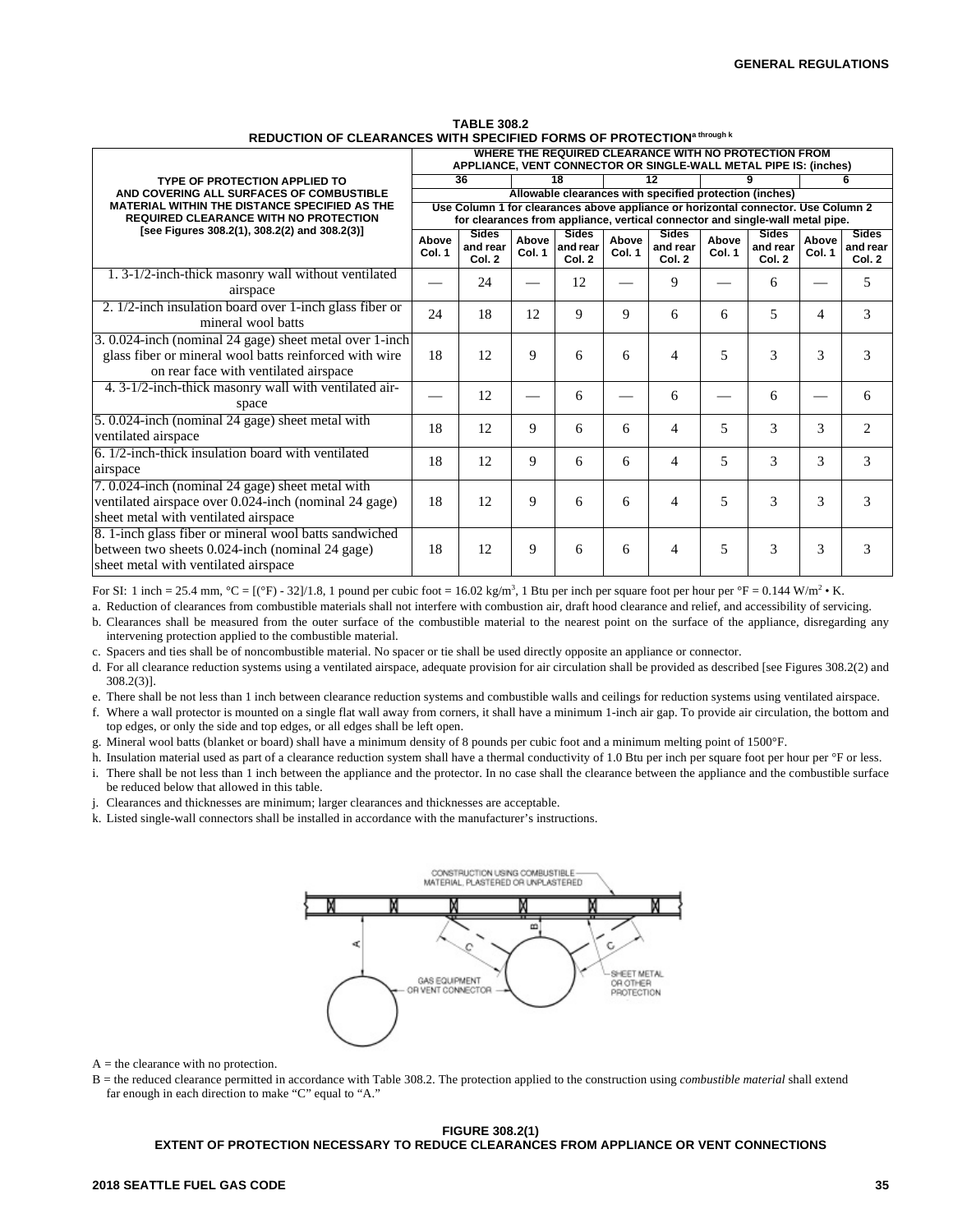

For SI: 1 inch  $= 25.4$  mm.



**FIGURE 308.2(2) WALL PROTECTOR CLEARANCE REDUCTION SYSTEM**

For SI: 1 inch  $= 25.4$  mm.

**FIGURE 308.2(3) MASONRY CLEARANCE REDUCTION SYSTEM**

**308.3 Clearances for indoor air-conditioning appliances.** *Clearance* requirements for indoor air-conditioning appliances shall comply with Sections 308.3.1 through 308.3.4.

**308.3.1 Appliance clearances.** Air-conditioning appliances shall be installed with clearances in accordance with the manufacturer's instructions.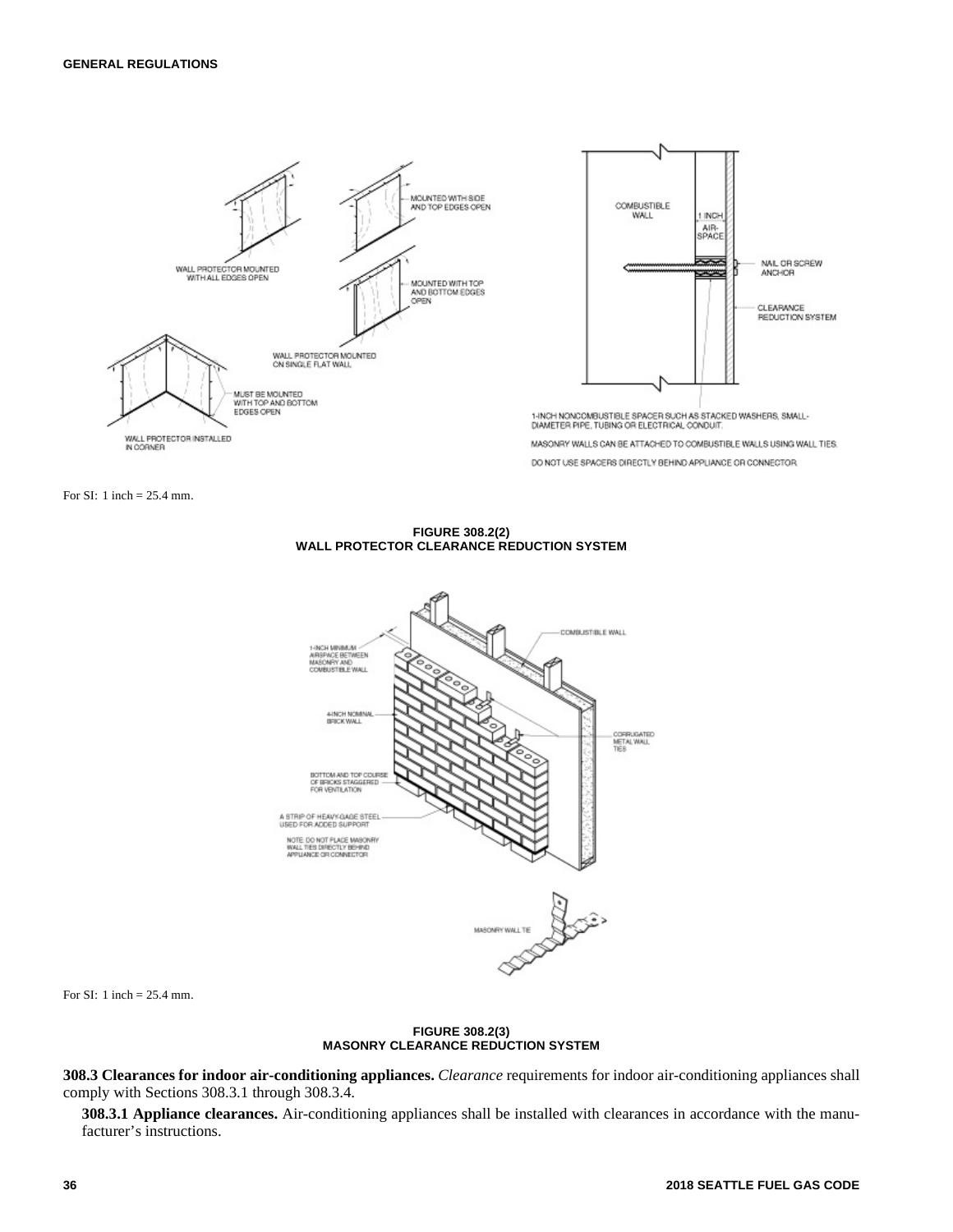**308.3.2 Clearance reduction.** Air-conditioning appliances shall be permitted to be installed with reduced clearances to *combustible material*, provided that the *combustible material* or *appliance* is protected as described in Table 308.2 and such reduction is allowed by the manufacturer's instructions.

**308.3.3 Plenum clearances.** Where the *furnace plenum* is adjacent to plaster on metal lath or *noncombustible material* attached to *combustible material*, the *clearance* shall be measured to the surface of the plaster or other noncombustible finish where the *clearance* specified is 2 inches (51 mm) or less.

**308.3.4 Clearance from supply ducts.** Supply air ducts connecting to listed central heating furnaces shall have the same minimum clearance to combustibles as required for the furnace supply plenum for a distance of not less than 3 feet (914 mm) from the supply plenum. Clearance is not required beyond the 3-foot (914 mm) distance.

**308.4 Central-heating boilers and furnaces.** *Clearance* requirements for central-heating boilers and furnaces shall comply with Sections 308.4.1 through 308.4.5. The *clearance* to these appliances shall not interfere with *combustion air*; draft hood *clearance* and relief; and accessibility for servicing.

**308.4.1 Appliance clearances.** Central-heating furnaces and low-pressure boilers shall be installed with clearances in accordance with the manufacturer's instructions.

**308.4.2 Clearance reduction.** Central-heating furnaces and low-pressure boilers shall be permitted to be installed with reduced clearances to *combustible material* provided that the *combustible material* or *appliance* is protected as described in Table 308.2 and such reduction is allowed by the manufacturer's instructions.

**308.4.3 Clearance for servicing appliances.** Front *clearance* shall be sufficient for servicing the burner and the furnace or boiler.

**308.4.4 Plenum clearances.** Where the *furnace plenum* is adjacent to plaster on metal lath or *noncombustible material* attached to *combustible material,* the *clearance* shall be measured to the surface of the plaster or other noncombustible finish where the *clearance* specified is 2 inches (51 mm) or less.

**308.4.5 Clearance from supply ducts.** Supply air ducts connecting to listed central heating furnaces shall have the same minimum clearance to combustibles as required for the furnace supply plenum for a distance of not less than 3 feet (914 mm) from the supply plenum. Clearance is not required beyond the 3-foot (914 mm) distance.

## **SECTION 309 (IFGC) ELECTRICAL**

**309.1 Grounding.** Gas *piping* shall not be used as a grounding electrode.

**[S] 309.2 Connections.** Electrical connections between appliances and the building wiring, including the grounding of the appliances, shall conform to ((NFPA 70)) the *Seattle Electrical Code*.

#### **SECTION 310 (IFGS) ELECTRICAL BONDING**

**310.1 Pipe and tubing other than CSST.** Each above-ground portion of a gas *piping* system other than corrugated stainless steel tubing (CSST) that is likely to become energized shall be electrically continuous and bonded to an effective ground-fault current path. Gas *piping* other than CSST shall be considered to be bonded where it is connected to an appliance that is connected to the *equipment* grounding conductor of the circuit that supplies that *appliance*.

**310.2 CSST.** This section applies to corrugated stainless steel tubing (CSST) that is not listed with an arc-resistant jacket or coating system in accordance with ANSI LC 1/CSA 6.26. CSST gas *piping* systems and piping systems containing one or more segments of CSST shall be electrically continuous and bonded to the electrical service grounding electrode system or, where provided, the lightning protection grounding electrode system.

**310.2.1 Point of connection.** The bonding jumper shall connect to a metallic pipe, pipe fitting or CSST fitting.

**310.2.2 Size and material of jumper.** The bonding jumper shall be not smaller than 6 AWG copper wire or equivalent.

**310.2.3 Bonding jumper length.** The length of the bonding jumper between the connection to a gas piping system and the connection to a grounding electrode system shall not exceed 75 feet (22 860 mm). Any additional grounding electrodes installed to meet this requirement shall be bonded to the electrical service grounding electrode system or, where provided, the lightning protection grounding electrode system.

**310.2.4 Bonding connections.** Bonding connections shall be in accordance with NFPA 70.

**310.2.5 Connection devices.** Devices used for making the bonding connections shall be listed for the application in accordance with UL 467.

**310.3 Arc-resistant CSST.** This section applies to corrugated stainless steel tubing (CSST) that is listed with an arc-resistant jacket or coating system in accordance with ANSI LC 1/CSA 6.26. The CSST shall be electrically continuous and bonded to an